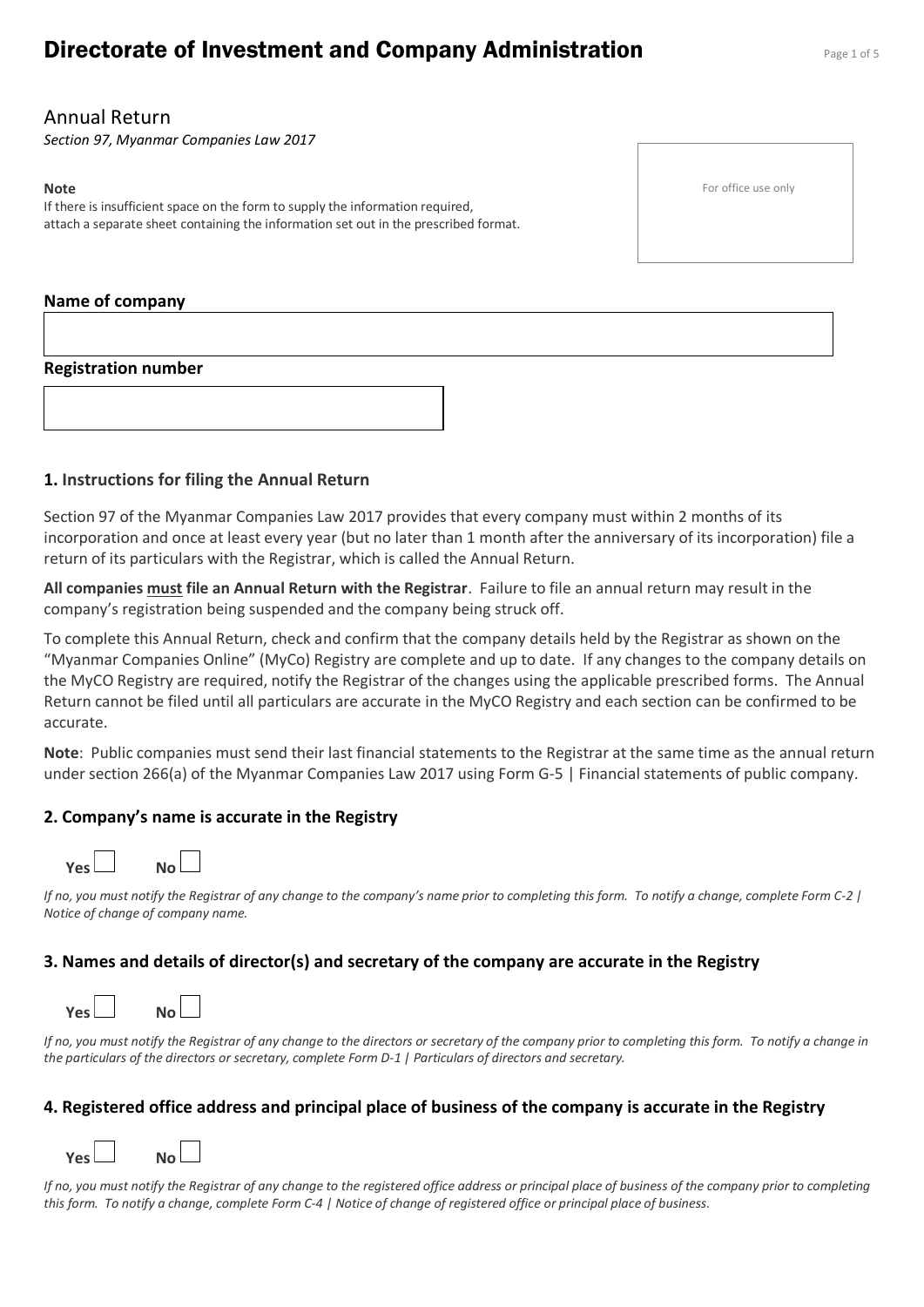# **5. The address of the place where the company's statutory registers are kept, if different from the registered office or principal place of business, is accurate in the Registry**

| <b>Yesl</b> | No l |
|-------------|------|
|             |      |

*If no, you must notify the Registrar of any change to the address of the location of the company's statutory registers prior to completing this form. To notify a change, complete Form C-10 | Notice of location of company registers and indexes.*

#### **6. All share capital details of the company are accurate in the Registry**

The share capital details of the company in the Registry must be updated to include any changes arising from:

- shares issued for cash and shares issued as fully or partly paid up otherwise than in cash
- the amount of the share capital of the company, and the number of the shares into which it is divided
- the amount called up on each share
- the total number of shares forfeited or cancelled since the date of the last return
- the names of the company's subsidiaries, holding companies and ultimate holding company, if any



*If no, you must notify the Registrar of any changes to the share capital details of the company prior to completing this form. To notify changes to the company's share capital, complete Form C-3 | Change in Share Capital or Register of Members.*

#### **7. List of members of the company is accurate in the Registry**

For all companies (other than business associations and public companies), a list of all members of the company and their respective names, addresses and nationalities and shareholdings (if any) must be accurate.

**In the case of a public company**, the list of the top 50 members (or such other number of members if the company has less than 50 members) holding the largest number of shares in the company and their respective names, addresses and nationalities and shareholdings must be accurate.



*If no, you must notify the Registrar of any change to the members of the company. To notify changes to members, complete Form C-3 | Change in Share Capital or Register of Members.*

#### **For business associations**

Attach a list of members of the association which includes the following information:

a) If the member is a natural person, provide their full legal name and address in English, nationality and N.R.C (for Myanmar citizens), gender and date of birth.

b) If the member is another entity registered in the Union (such as another company or registered overseas corporation), provide the entity name and registration number.

c) If the member is an entity that is not registered in the Union (such as a non-registered overseas company), provide the entity name, registration number (if any), address, jurisdiction, and contact person information.

# **8. Date of the last annual general meeting of the company (if applicable)**



#### **9. All mortgages and charges granted by the company have been registered**

The company must register with the Registrar any mortgages and charges required to be registered under Division 22 the Myanmar Companies Law 2017.



*If no, you must register the mortgages and charges with the Registrar as required by law. To register a mortgage or charge, complete Form H-1 | Registration of mortgage or charge.*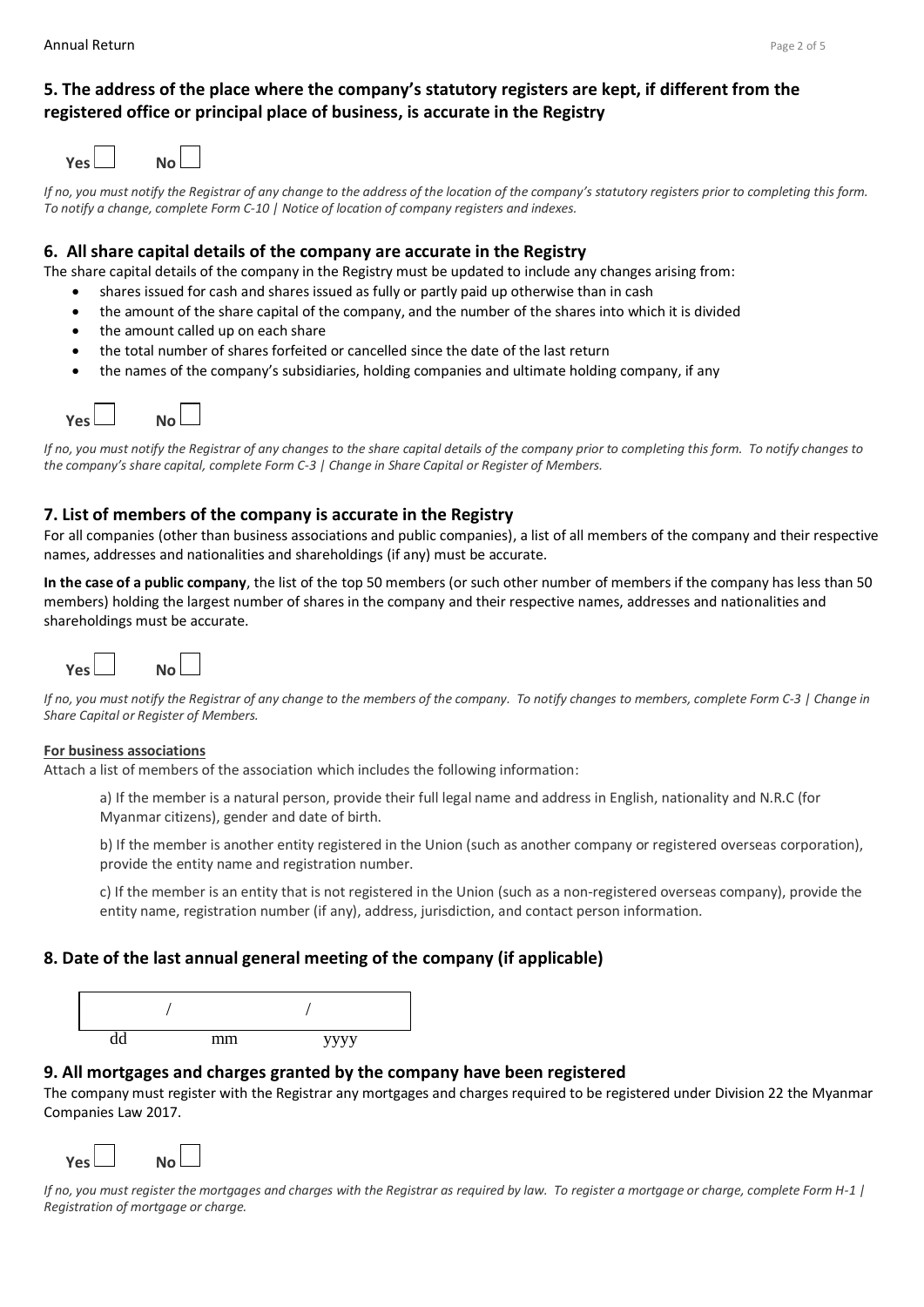#### **10. The company's status as a foreign company is accurate in the Registry:**

*A "foreign company" means a company incorporated in the Union in which an overseas corporation or other foreign person (or combination of them) owns or controls, directly or indirectly, an ownership interest of more than thirty-five per cent.*

*If no, you must notify the Registrar whether the company has become or ceased to become a foreign company prior to completing this form. To notify the change, complete Form C-3 | Change in Share Capital or Register of Members.*

#### **11. Upon completion of this form the company will be a small company: Yes**  $\Box$  **No**



*A "small company" means a company, other than a public company or subsidiary of a public company, which satisfies the following conditions:* 

*(a) it and its subsidiaries have no more than 30 employees (or such other number as may be prescribed under this Law); and*

*(b) it and its subsidiaries had annual revenue in the prior financial year of less than 50,000,000 Kyats in aggregate (or such other amount as may be prescribed under this Law).*

**Note**: This question does not apply to public companies or their subsidiaries, or companies established under the Special Company Act 1950.

#### **12. Investment permits and endorsements**

If the company has obtained any investment permits or endorsements pursuant to the Myanmar Investment Law 2016, please insert the permit / endorsement numbers in the table below.

| Permit No. | <b>Endorsement No.</b> |  |
|------------|------------------------|--|
|            |                        |  |
|            |                        |  |
|            |                        |  |
|            |                        |  |
|            |                        |  |

# **13. Company's principal activity or activities**

| <b>Company Activity Code</b> | <b>Company Activity Description</b> |
|------------------------------|-------------------------------------|
|                              |                                     |
|                              |                                     |
|                              |                                     |
|                              |                                     |
|                              |                                     |

*The following are standard company activity codes and descriptions which may be used to complete the table above.* 

| <b>Company Activity Codes and Description</b> |                             |                               |                              |                              |
|-----------------------------------------------|-----------------------------|-------------------------------|------------------------------|------------------------------|
| 01 - Crop and animal                          | 20 - Manufacture of         |                               |                              | 84 - Public administration   |
| production, hunting and                       | chemicals and chemical      | 41 - Construction of          | 63 - Information service     | and defence; compulsory      |
| related service activities                    | products                    | buildings                     | activities                   | social security              |
|                                               | 21 - Manufacture of basic   |                               | 64 - Financial service       |                              |
|                                               | pharmaceutical products and |                               | activities, except insurance |                              |
| 02 - Forestry and logging                     | pharmaceutical preparations | 42 - Civil engineering        | and pension funding          | 85 - Education               |
|                                               |                             |                               | 65 - Insurance, reinsurance  |                              |
|                                               | 22 - Manufacture of rubber  | 43 - Specialized construction | and pension funding, except  |                              |
| 03 - Fishing and aquaculture                  | and plastics products       | activities                    | compulsory social security   | 86 - Human health activities |
|                                               | 23 - Manufacture of other   | 45 - Wholesale and retail     | 66 - Activities auxiliary to |                              |
| 05 - Mining of coal and                       | non-metallic mineral        | trade and repair of motor     | financial service and        | 87 - Residential care        |
| lignite                                       | products                    | vehicles and motorcycles      | insurance activities         | activities                   |
|                                               |                             | 46 - Wholesale trade, except  |                              |                              |
| 06 - Extraction of crude                      | 24 - Manufacture of basic   | of motor vehicles and         |                              | 88 - Social work activities  |
| petroleum and natural gas                     | metals                      | motorcycles                   | 68 - Real estate activities  | without accommodation        |
|                                               | 25 - Manufacture of         |                               |                              |                              |
|                                               | fabricated metal products,  | 47 - Retail trade, except of  |                              |                              |
|                                               | except machinery and        | motor vehicles and            | 69 - Legal and accounting    | 90 - Creative, arts and      |
| 07 - Mining of metal ores                     | equipment                   | motorcycles                   | activities                   | entertainment activities     |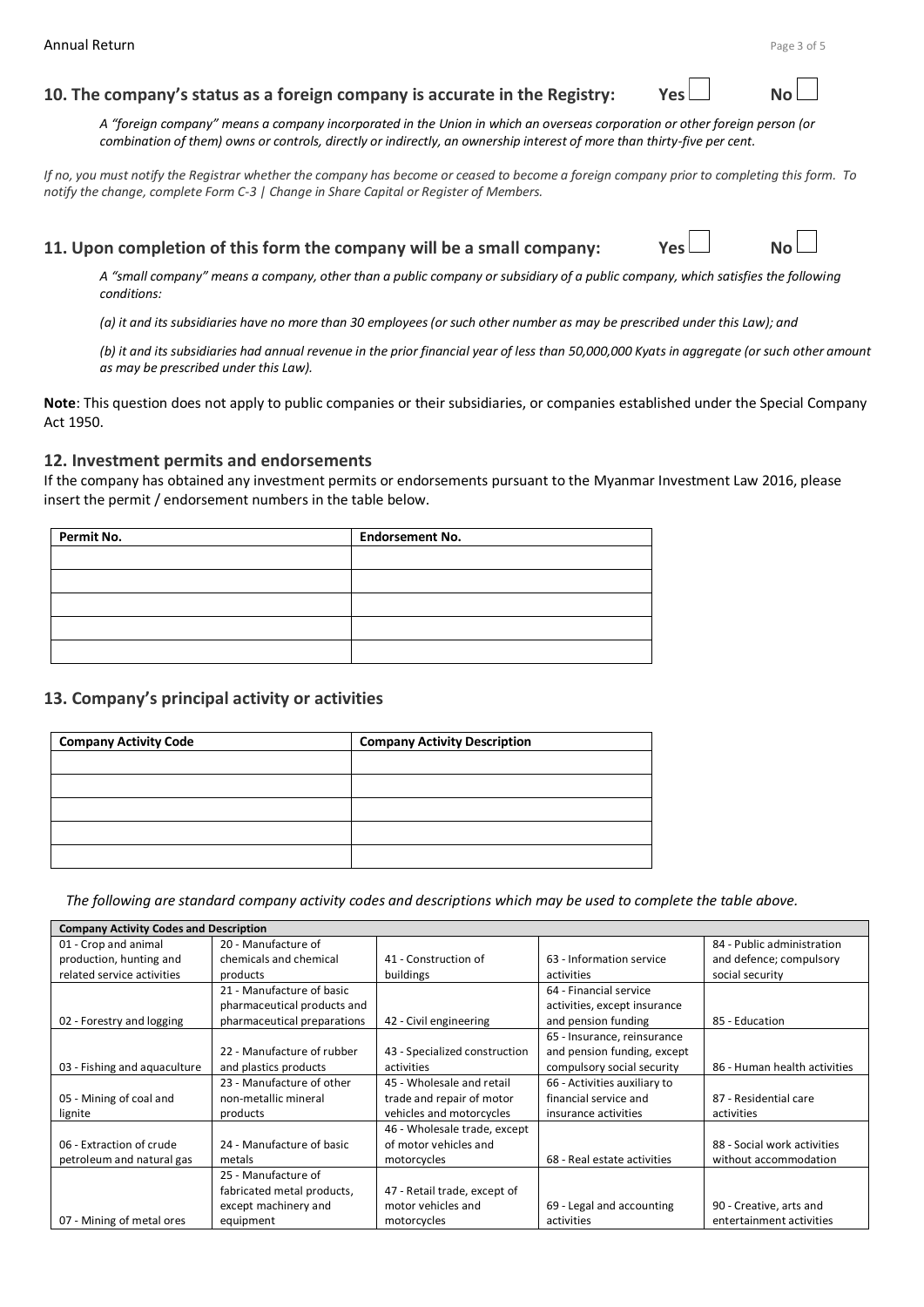|                              | 26 - Manufacture of            |                             | 70 - Activities of head offices; | 91 - Libraries, archives,      |
|------------------------------|--------------------------------|-----------------------------|----------------------------------|--------------------------------|
| 08 - Other mining and        | computer, electronic and       | 49 - Land transport and     | management consultancy           | museums and other cultural     |
| quarrying                    | optical products               | transport via pipelines     | activities                       | activities                     |
|                              |                                |                             | 71 - Architectural and           |                                |
| 09 - Mining support service  | 27 - Manufacture of            |                             | engineering activities;          | 92 - Gambling and betting      |
| activities                   | electrical equipment           | 50 - Water transport        | technical testing and analysis   | activities                     |
|                              | 28 - Manufacture of            |                             |                                  | 93 - Sports activities and     |
| 10 - Manufacture of food     | machinery and equipment        |                             | 72 - Scientific research and     | amusement and recreation       |
| products                     | n.e.c.                         | 51 - Air transport          | development                      | activities                     |
|                              | 29 - Manufacture of motor      | 52 - Warehousing and        |                                  |                                |
| 11 - Manufacture of          | vehicles, trailers and semi-   | support activities for      | 73 - Advertising and market      | 94 - Activities of             |
| beverages                    | trailers                       | transportation              | research                         | membership organizations       |
|                              |                                |                             | 74 - Other professional,         | 95 - Repair of computers and   |
| 12 - Manufacture of          | 30 - Manufacture of other      | 53 - Postal and courier     | scientific and technical         | personal and household         |
| tobacco products             | transport equipment            | activities                  | activities                       | goods                          |
|                              | 31 - Manufacture of            |                             |                                  | 96 - Other personal service    |
| 13 - Manufacture of textiles | furniture                      | 55 - Accommodation          | 75 - Veterinary activities       | activities                     |
|                              |                                |                             |                                  | 97 - Activities of households  |
| 14 - Manufacture of          |                                | 56 - Food and beverage      | 77 - Rental and leasing          | as employers of domestic       |
| wearing apparel              | 32 - Other manufacturing       | service activities          | activities                       | personnel                      |
|                              |                                |                             |                                  | 98 - Undifferentiated goods-   |
|                              |                                |                             |                                  | and services-producing         |
| 15 - Manufacture of leather  | 33 - Repair and installation   |                             |                                  | activities of private          |
| and related products         | of machinery and equipment     | 58 - Publishing activities  | 78 - Employment activities       | households for own use         |
| 16 - Manufacture of wood     |                                | 59 - Motion picture, video  |                                  |                                |
| and of products of wood      |                                | and television programme    |                                  |                                |
| and cork, except furniture;  |                                | production, sound recording | 79 - Travel agency, tour         | 99 - Activities of             |
| manufacture of articles of   | 35 - Electricity, gas, steam   | and music publishing        | operator, reservation service    | extraterritorial organizations |
| straw and plaiting materials | and air conditioning supply    | activities                  | and related activities           | and bodies                     |
| 17 - Manufacture of paper    | 36 - Water collection.         | 60 - Programming and        | 80 - Security and                |                                |
| and paper products           | treatment and supply           | broadcasting activities     | investigation activities         |                                |
| 18 - Printing and            |                                |                             |                                  |                                |
| reproduction of recorded     |                                |                             | 81 - Services to buildings and   |                                |
| media                        | 37 - Sewerage                  | 61 - Telecommunications     | landscape activities             |                                |
| 19 - Manufacture of coke     | 38 - Waste collection,         | 62 - Computer               | 82 - Office administrative,      |                                |
| and refined petroleum        | treatment and disposal         | programming, consultancy    | office support and other         |                                |
| products                     | activities; materials recovery | and related activities      | business support activities      |                                |

#### **14. For private companies only – certificate confirming no invitation to the public for shares or debentures**

By signing this form, the director/secretary hereby certifies for the purposes of section 97(d) of the Myanmar Companies Law 2017 that the company has not, since the date of the last return or, in the case of a first return, since the date of the incorporation of the company, issued any invitation to the public to subscribe for any shares or debentures of the company.

#### **15. Signed by authorised person**

I certify that the information provided on this form and any document attached to this form are true and correct.

| Name:                                     | Signature: ______ |
|-------------------------------------------|-------------------|
| Capacity:<br>Secretary<br>$\Box$ Director |                   |
| 16. Lodged by                             |                   |
| Name:                                     |                   |
|                                           |                   |
|                                           |                   |
| Address:                                  | Telephone:        |
|                                           |                   |
|                                           | Email:            |